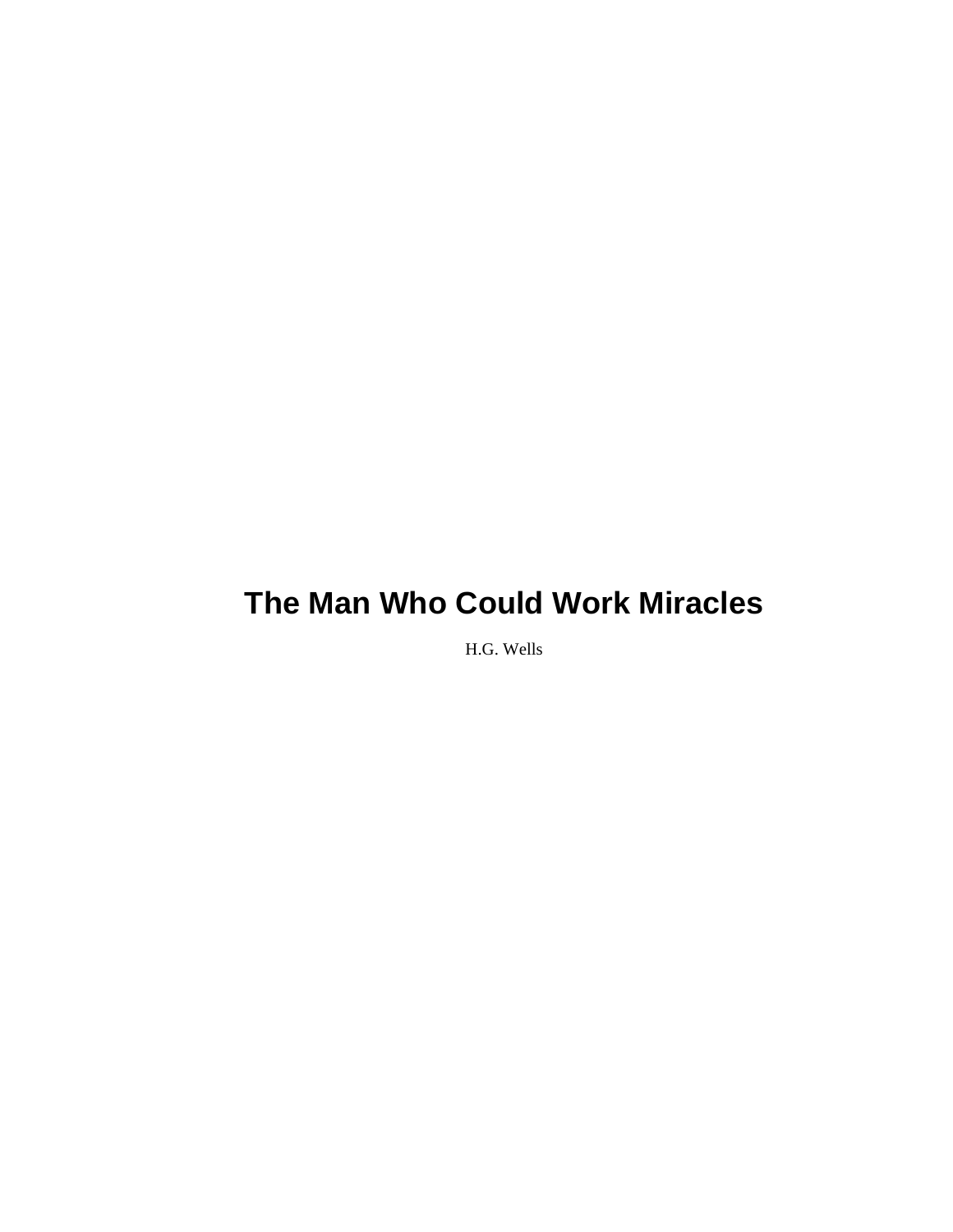# **Table of Contents**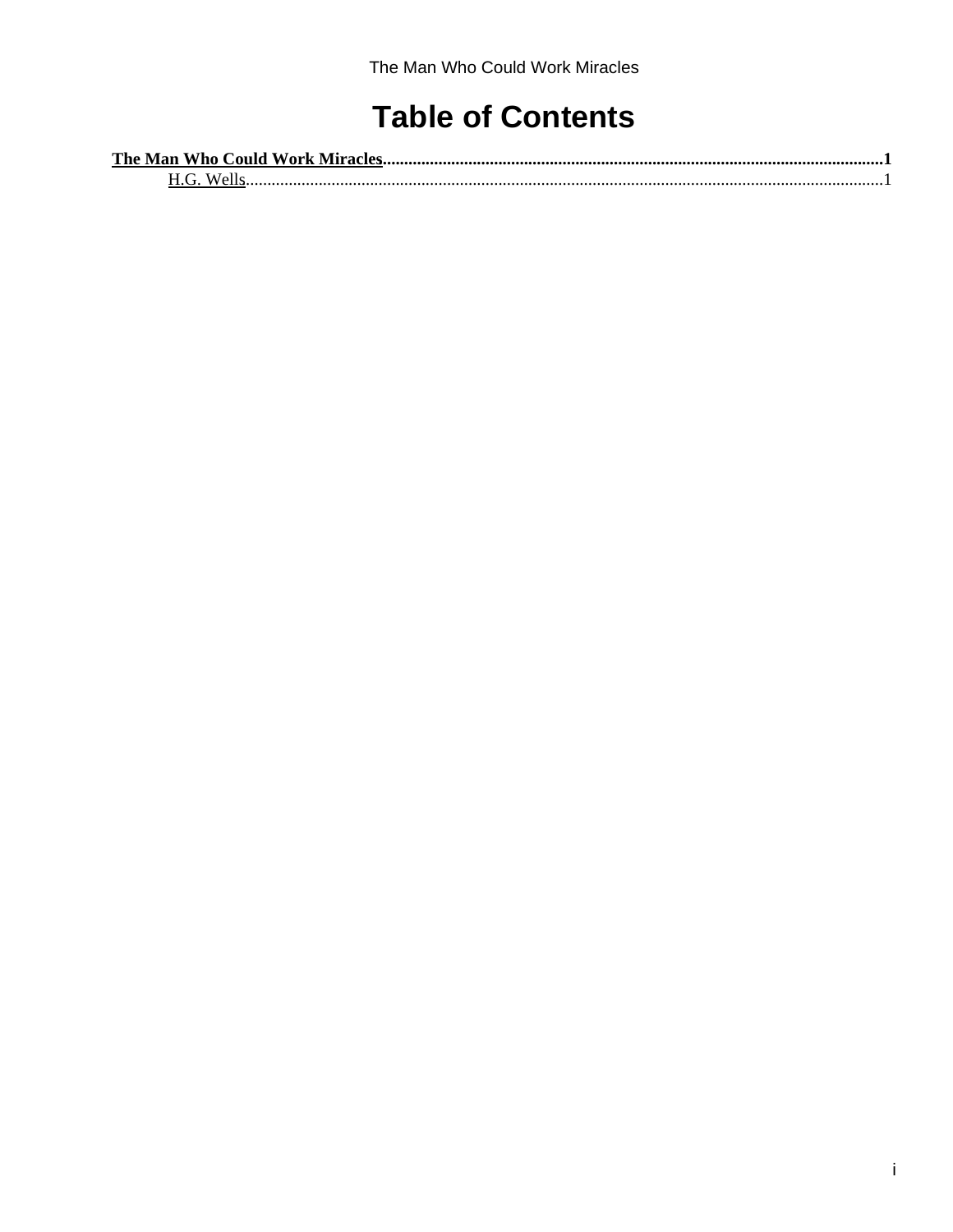# **H.G. Wells**

<span id="page-2-1"></span><span id="page-2-0"></span>This page copyright © 2001 Blackmask Online.

http://www.blackmask.com

IT IS DOUBTFUL whether the gift was innate. For my own part, I think it came to him suddenly. Indeed, until he was thirty he was a sceptic, and did not believe in miraculous powers. And here, since it is the most convenient place, I must mention that he was a little man, and had eyes of a hot brown, very erect red hair, a moustache with ends that he twisted up, and freckles. His name was George McWhirter Fotheringay––not the sort of name by any means to lead to any expectation of miracles––and he was clerk at Gomshott's. He was greatly addicted to assertive argument. It was while he was asserting the impossibility of miracles that he had his first intimation of his extraordinary powers. This particular argument was being held in the bar of the Long Dragon, and Toddy Beamish was conducting the opposition by a monotonous but effective "So you say," that drove Mr. Fotheringay to the very limit of his patience.

There were present, besides these two, a very dusty cyclist, landlord Cox, and Miss Maybridge, the perfectly respectable and rather portly barmaid of the Dragon. Miss Maybridge was standing with her back to Mr. Fotheringay, washing glasses; the others were watching him, more or less amused by the present ineffectiveness of the assertive method. Goaded by the Torres Vedras tactics of Mr. Beamish, Mr. Fotheringay determined to make an unusual rhetorical effort. "Looky here, Mr. Beamish," said Mr. Fotheringay. "Let us clearly understand what a miracle is. It's something contrariwise to the course of nature done by power of Will, something what couldn't happen without being specially willed."

"So you say," said Mr. Beamish, repulsing him.

Mr. Fotheringay appealed to the cyclist, who had hitherto been a silent auditor, and received his assent−−given with a hesitating cough and a glance at Mr. Beamish. The landlord would express no opinion, and Mr. Fotheringay, returning to Mr. Beamish, received the unexpected concession of a qualified assent to his definition of a miracle.

"For instance," said Mr. Fotheringay, greatly encouraged. "Here would be a miracle. That lamp, in the natural course of nature, couldn't burn like that upsy−down, could it, Beamish?"

"You say it couldn't," said Beamish.

"And you?" said Fotheringay. "You don't mean to say−−eh?"

"No," said Beamish reluctantly. "No, it couldn't."

"Very well," said Mr. Fotheringay. "Then here comes someone, as it might be me, along here, and stands as it might be here, and says to that lamp, as I might do, collecting all my will−−Turn upsy−down without breaking, and go on burning steady, and−−Hullo!"

It was enough to make anyone say "Hullo!" The impossible, the incredible, was visible to them all. The lamp hung inverted in the air, burning quietly with its flame pointing down. It was as solid, as indisputable as ever a lamp was, the prosaic common lamp of the Long Dragon bar.

The Man Who Could Work Miracles 1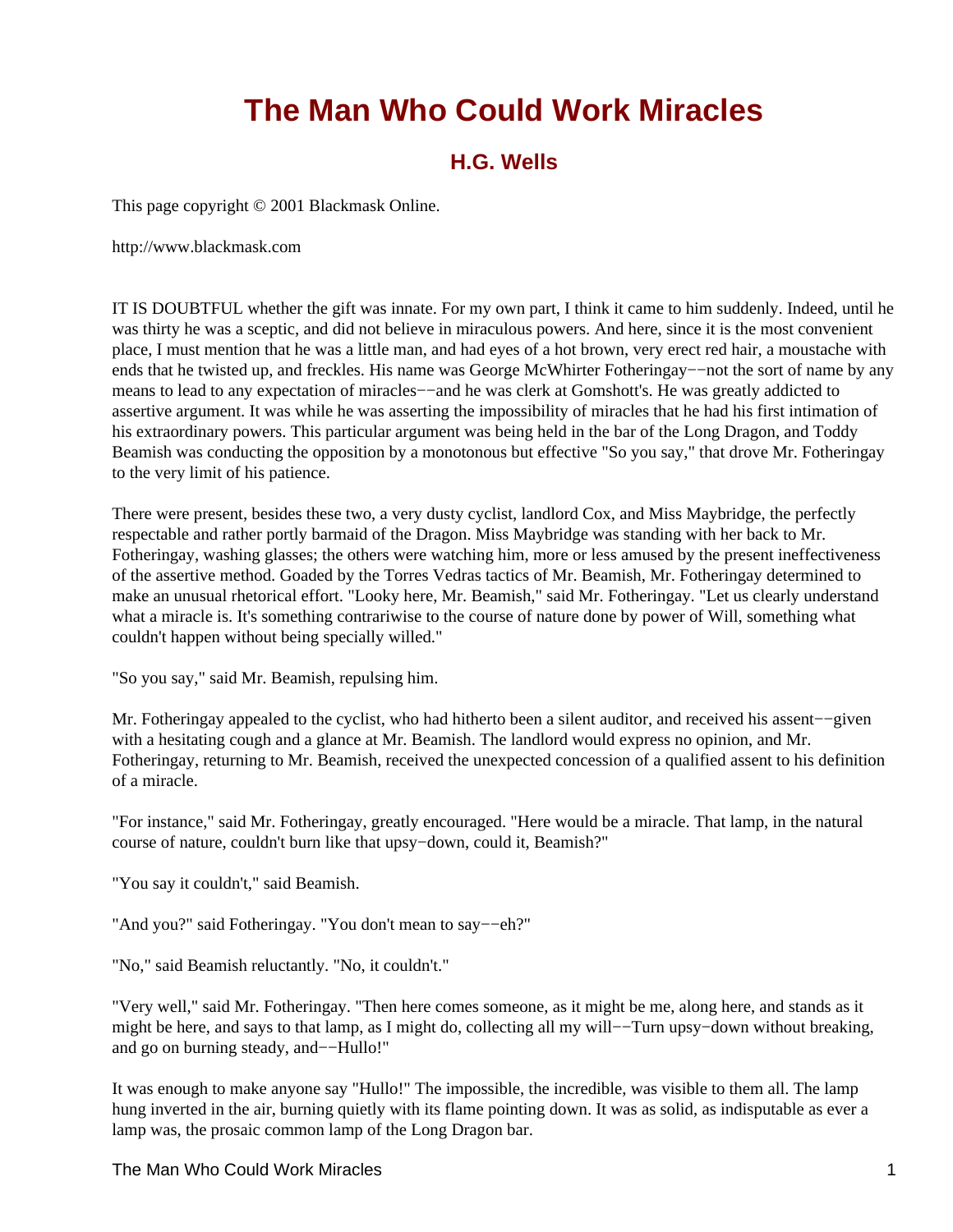Mr. Fotheringay stood with an extended forefinger and the knitted brows of one anticipating a catastrophic smash. The cyclist, who was sitting next the lamp, ducked and jumped across the bar. Everybody jumped, more or less. Miss Maybridge turned and screamed. For nearly three seconds the lamp remained still. A faint cry of mental distress came from Mr. Fotheringay. "I can't keep it up," he said, "any longer." He staggered back, and the inverted lamp suddenly flared, fell against the corner of the bar, bounced aside, smashed upon the floor, and went out.

It was lucky it had a metal receiver, or the whole place would have been in a blaze. Mr. Cox was the first to speak, and his remark, shorn of needless excrescences, was to the effect that Fotheringay was a fool. Fotheringay was beyond disputing even so fundamental a proposition as that! He was astonished beyond measure at the thing that had occurred. The subsequent conversation threw absolutely no light on the matter so far as Fotheringay was concerned; the general opinion not only followed Mr. Cox very closely but very vehemently. Everyone accused Fotheringay of a silly trick, and presented him to himself as a foolish destroyer of comfort and security. His mind was in a tornado of perplexity, he was himself inclined to agree with them, and he made a remarkably ineffectual opposition to the proposal of his departure.

He went home flushed and heated, coat−collar crumpled, eyes smarting and ears red. He watched each of the ten street lamps nervously as he passed it. lt was only when he found himself alone in his little bed−room in Church Row that he was able to grapple seriously with his memories of the occurrence, and ask, "What on earth happened?"

He had removed his coat and boots, and was sitting on the bed with his hands in his pockets repeating the text of his defence for the seventeenth time, "I didn't want the confounded thing to upset," when it occurred to him that at the precise moment he had said the commanding words he had inadvertently willed the thing he said, and that when he had seen the lamp in the air he had felt it depended on him to maintain it there without being clear how this was to be done. He had not a particularly complex mind, or he might have stuck for a time at that "inadvertently willed," embracing, as it does, the abstrusest problems of voluntary action; but as it was, the idea came to him with a quite acceptable haziness. And from that, following, as I must admit, no clear logical path, he came to the test of experiment.

He pointed resolutely to his candle and collected his mind, though he felt he did a foolish thing. "Be raised up," he said. But in a second that feeling vanished. The candle was raised, hung in the air one giddy moment, and as Mr. Fotheringay gasped, fell with a smash on his toilet−table, leaving him in darkness save for the expiring glow of its wick.

For a time Mr. Fotheringay sat in the darkness, perfectly still. "It did happen, after all," he said. "And 'ow I'm to explain it I don't know." He sighed heavily, and began feeling in his pockets for a match. He could find none, and he rose and groped about the toilet−table. "I wish I had a match," he said. He resorted to his coat, and there was none there, and then it dawned upon him that miracles were possible even with matches. He extended a hand and scowled at it in the dark. "Let there be a match in that hand," he said. He felt some light object fall across his palm, and his fingers closed upon a match.

After several ineffectual attempts to light this, he discovered it was a safety−match. He threw it down, and then it occurred to him that he might have willed it lit. He did, and perceived it burning in the midst of his toilet−table mat. He caught it up hastily, and it went out. His perception of possibilities enlarged, and he felt for and replaced the candle in its candlestick. "Here! you be lit," said Mr. Fotheringay, and forthwith the candle was flaring, and he saw a little black hole in the toilet−cover, with a wisp of smoke rising from it. For a time he stared from this to the little flame and back, and then looked up and met his own gaze in the looking glass. By this help he communed with himself in silence for a time.

"How about miracles now?" said Mr. Fotheringay at last, addressing his reflection.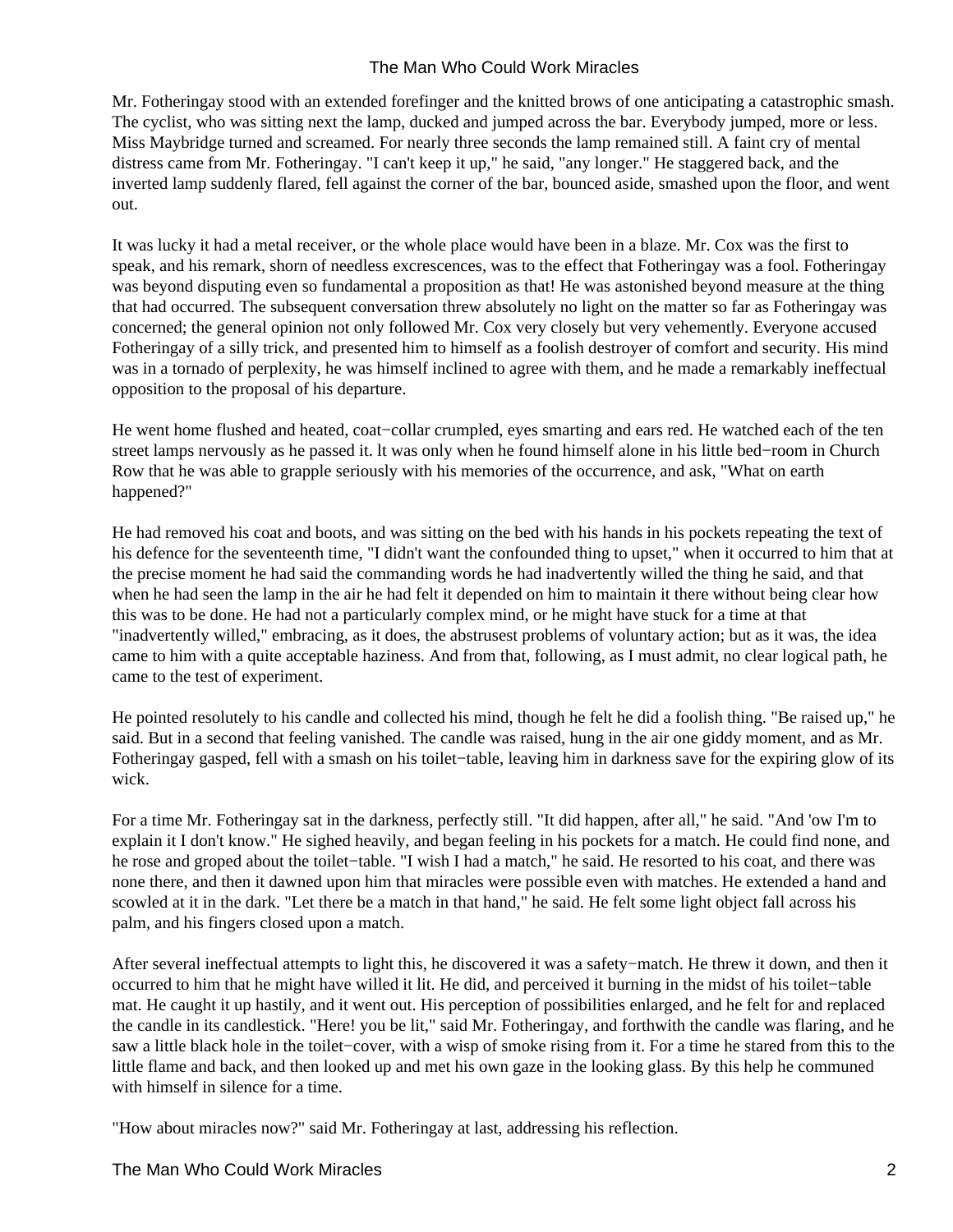The subsequent meditations of Mr. Fotheringay were of a severe but confused description. So far, he could see it was a case of pure willing with him. The nature of his experiences so far disinclined him for any further experiments, at least until he had reconsidered them. But he lifted a sheet of paper, and turned a glass of water pink and then green, and he created a snail, which he miraculously annihilated, and got himself a miraculous new tooth−brush. Somewhen in the small hours he had reached the fact that his will−power must be of a particularly rare and pungent quality, a fact of which he had certainly had inklings before, but no certain assurance. The scare and perplexity of his first discovery was now qualified by pride in this evidence of singularity and by vague intimations of advantage. He became aware that the church clock was striking one, and as it did not occur to him that his daily duties at Gomshott's might be miraculously dispensed with, he resumed undressing, in order to get to bed without further delay. As he struggled to get his shirt over his head, he was struck with a brilliant idea. "Let me be in bed," he said, and found himself so. "Undressed," he stipulated; and, finding the sheets cold, added hastily, "and in my nightshirt−−no, in a nice soft woollen nightshirt. Ah!" he said with immense enjoyment. "And now let me be comfortably asleep. . . . ."

He awoke at his usual hour and was pensive all through breakfast−time, wondering whether his overnight experience might not be a particularly vivid dream. At length his mind turned again to cautious experiments. For instance, he had three eggs for breakfast; two his landlady had supplied, good, but shoppy, and one was a delicious fresh goose−egg, laid, cooked, and served by his extraordinary will. He hurried off to Gomshott's in a state of profound but carefully concealed excitement, and only remembered the shell of the third egg when his landlady spoke of it that night. All day he could do no work because of this astonishingly new self−knowledge, but this caused him no inconvenience, because he made up for it miraculously in his last ten minutes.

As the day wore on his state of mind passed from wonder to elation, albeit the circumstances of his dismissal from the Long Dragon were still disagreeable to recall, and a garbled account of the matter that had reached his colleagues led to some badinage. It was evident he must be careful how he lifted frangible articles, but in other ways his gift promised more and more as he turned it over in his mind.

He intended among other things to increase his personal property by unostentatious acts of creation. He called into existence a pair of very splendid diamond studs, and hastily annihilated them again as young Gomshott came across the counting−house to his desk. He was afraid young Gomshott might wonder how he had come by them. He saw quite clearly the gift required caution and watchfulness in its exercise, but so far as he could judge the difficulties attending its mastery would be no greater than those he had already faced in the study of cycling. It was that analogy, perhaps, quite as much as the feeling that he would be unwelcome in the Long Dragon, that drove him out after supper into the lane beyond the gas−works, to rehearse a few miracles in private.

There was possibly a certain want of originality in his attempts, for apart from his will−power Mr. Fotheringay was not a very exceptional man. The miracle of Moses' rod came to his mind, but the night was dark and unfavourable to the proper control of large miraculous snakes. Then he recollected the story of "Tannhauser" that he had read on the back of the Philharmonic programme. That seemed to him singularly attractive and harmless. He stuck his walking–stick-−a very nice Poona–Penang lawyer-−into the turf that edged the footpath, and commanded the dry wood to blossom. The air was immediately full of the scent of roses, and by means of a match he saw for himself that this beautiful miracle was indeed accomplished. His satisfaction was ended by advancing footsteps. Afraid of a premature discovery of his powers, he addressed the blossoming stick hastily: "Go back." What he meant was "Change back;" but of course he was confused. The stick receded at a considerable velocity, and incontinently came a cry of anger and a bad word from the approaching person. "Who are you throwing brambles at, you fool?" cried a voice. "That got me on the shin."

"I'm sorry, old chap," said Mr. Fotheringay, and then realising the awkward nature of the explanation, caught nervously at his moustache. He saw Winch, one of the three Immering constables, advancing.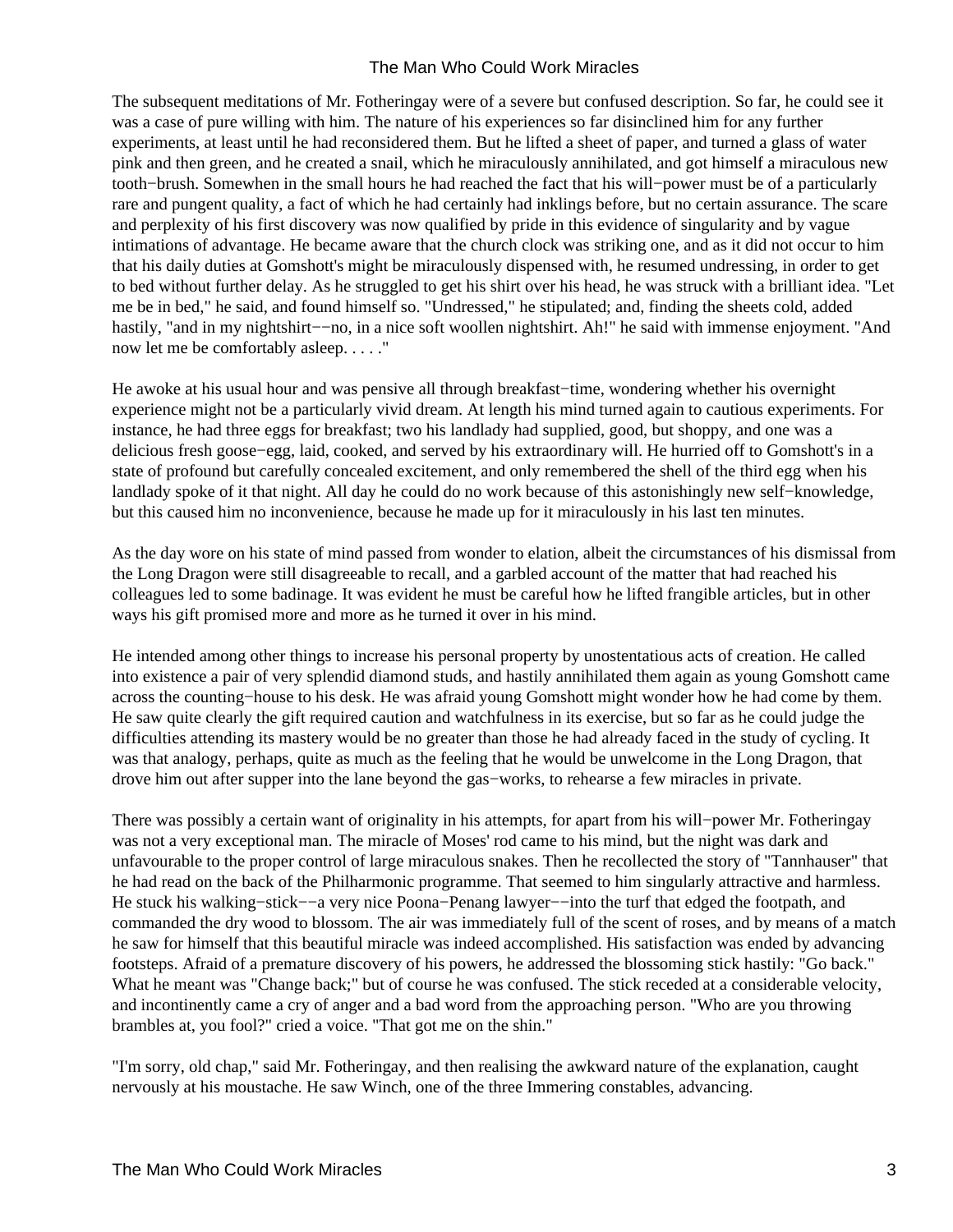"What d'yer mean by it?" asked the constable. "Hullo! it's you, is it? The gent that broke the lamp at the Long Dragon!"

"I don't mean anything by it," said Mr. Fotheringay. "Nothing at all."

"What d'yer do it for then?"

"Oh, bother!" said Mr. Fotheringay.

"Bother indeed! D'yer know that stick hurt? What d'yer do it for, eh?"

For the moment Mr. Fotheringay could not think what he had done it for. His silence seemed to irritate Mr. Winch. "You've been assaulting the police, young man, this time. That's what you done."

"Look here, Mr. Winch," said Mr. Fotheringay, annoyed and confused, "I'm very sorry. The fact is−−−−"

"Well?"

He could think of no way but the truth. "I was working a miracle." He tried to speak in an off−hand way, but try as he would he couldn't.

"Working a−−−−! 'Ere, don't you talk rot. Working a miracle, indeed! Miracle! Well, that's downright funny! Why, you's the chap that don't believe in miracles. . . . Fact is, this is another of your silly conjuring tricks−−that's what this is. Now, I tell you – – – "

But Mr. Fotheringay never heard what Mr. Winch was going to tell him. He realised he had given himself away, flung his valuable secret to all the winds of heaven. A violent gust of irritation swept him to action. He turned on the constable swiftly and fiercely. "Here," he said, "I've had enough of this, I have! I'll show you a silly conjuring trick, I will! Go to Hades! Go, now!"

He was alone!

Mr. Fotheringay performed no more miracles that night nor did he trouble to see what had become of his flowering stick. He returned to the town, scared and very quiet, and went to his bed−room. "Lord!" he said, "it's a powerful gift−−an extremely powerful gift. I didn't hardly mean as much as that. Not really. . . . I wonder what Hades is like!"

He sat on the bed taking off his boots. Struck by a happy thought he transferred the constable to San Francisco, and without any more interference with normal causation went soberly to bed. In the night he dreamt of the anger of Winch.

The next day Mr. Fotheringay heard two interesting items of news. Someone had planted a most beautiful climbing rose against the elder Mr. Gomshott's private house in the Lullaborough Road, and the river as far as Rawling's Mill was to be dragged for Constable Winch.

Mr. Fotheringay was abstracted and thoughtful all that day, and performed no miracles except certain provisions for Winch, and the miracle of completing his day's work with punctual perfection in spite of all the bee−swarm of thoughts that hummed through his mind. And the extraordinary abstraction and meekness of his manner was remarked by several people, and made a matter for jesting. For the most part he was thinking of Winch.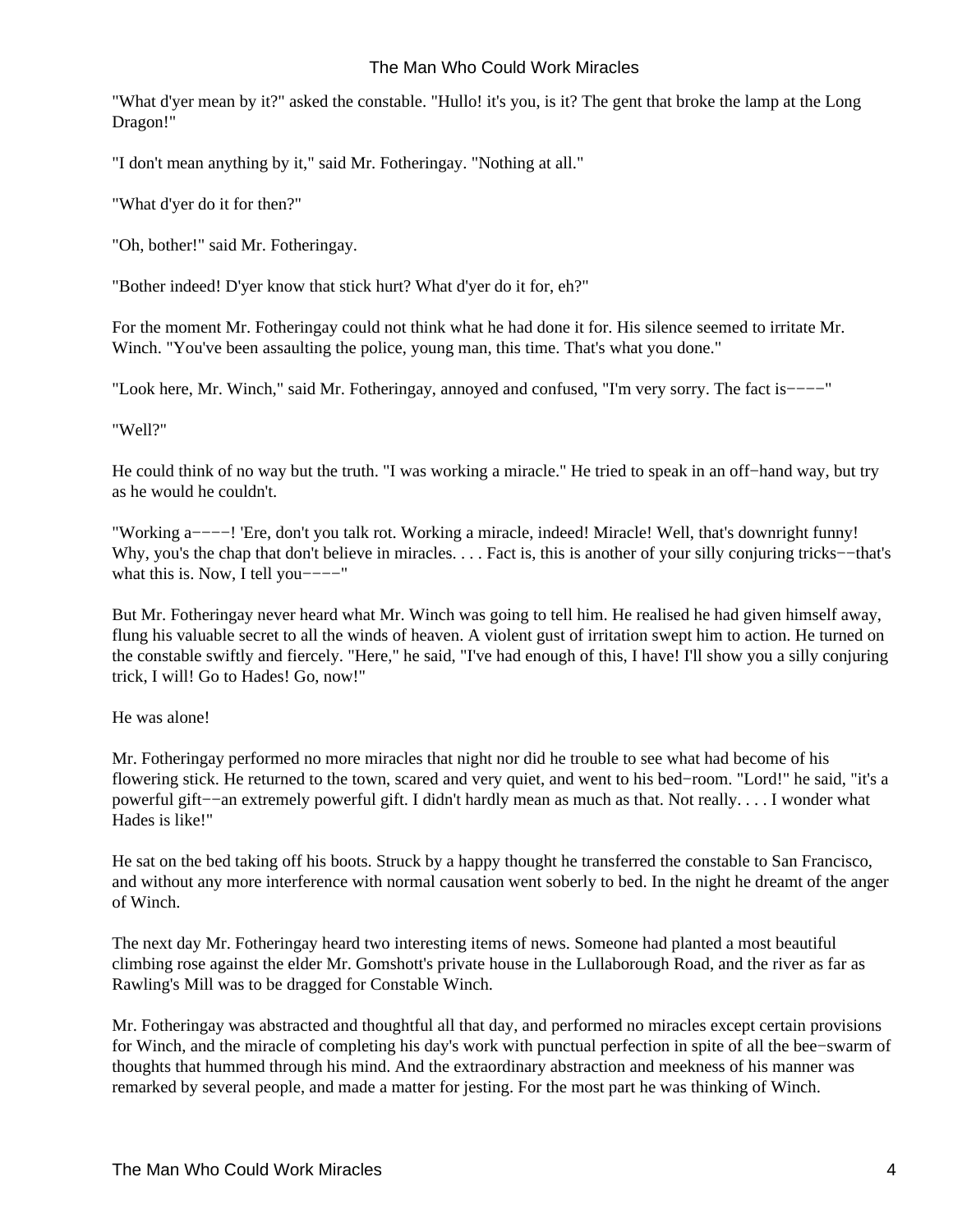On Sunday evening he went to chapel and oddly enough, Mr. Maydig, who took a certain interest in occult matters, preached about "things that are not lawful." Mr. Fotheringay was not a regular chapel goer, but the system of assertive scepticism, to which I have already alluded, was now very much shaken. The tenor of the sermon threw an entirely new light on these novel gifts, and he suddenly decided to consult Mr. Maydig immediately after the service. So soon as that was determined, he found himself wondering why he had not done so before.

Mr. Maydig, a lean, excitable man with quite remarkably long wrists and neck, was gratified at a request for a private conversation from a young man whose carelessness in religious matters was a subject for general remark in the town. After a few necessary delays, he conducted him to the study of the Manse, which was contiguous to the dispel, seated him comfortably, and, standing in front of a cheerful fire−−his legs threw a Rhodian arch of shadow on the opposite wall−−requested Mr. Fotheringay to state his business.

At first Mr. Fotheringay was a little abashed, and found some difficulty in opening the matter. "You will scarcely believe me, Mr. Maydig, I am afraid"−−and so forth for some time. He tried a question at last, and asked Mr. Maydig his opinion of miracles.

Mr. Maydig was still saying "Well" in an extremely judicial tone, when Mr. Fotheringay interrupted again: "You don't believe, I suppose, that some common sort of person−−like myself, for instance−−as it might be sitting here now, might have some sort of twist inside him that made him able to do things by his will."

"It's possible," said Mr. Maydig. "Something of the sort, perhaps, is possible."

"If I might make free with something here, I think I might show you by a sort of experiment," said Mr. Fotheringay. "Now, take that tobacco−jar on the table, for instance. What I want to know is whether what I am going to do with it is a miracle or not. Just half a minute, Mr. Maydig, please."

He knitted his brows, pointed to the tobacco−jar and said: "Be a bowl of violets."

The tobacco−jar did as it was ordered.

Mr. Maydig started violently at the change, and stood looking from the thaumaturgist to the bowl of flowers. He said nothing. Presently he ventured to lean over the table and smell the violets; they were fresh−picked and very fine ones. Then he stared at Mr. Fotheringay again.

"How did you do that?" he asked.

Mr. Fotheringay pulled his moustache. "Just told it-−and there you are. Is that a miracle, or is it black art, or what is it? And what do you think's the matter with me? That's what I want to ask."

"It's a most extraordinary occurrence."

"And this day last week I knew no more that I could do things like that than you did. It came quite sudden. It's something odd about my will, I suppose, and that's as far as I can see."

"Is that−−the only thing? Could you do other things besides that?"

"Lord, yes! said Mr. Fotheringay. "Just anything." He thought, and suddenly recalled a conjuring entertainment he had seen. "Here!" He pointed. "Change into a bowl of fish−−no, not that−−change into a glass bowl full of water with goldfish swimming in it. That's better! You see that, Mr. Maydig?"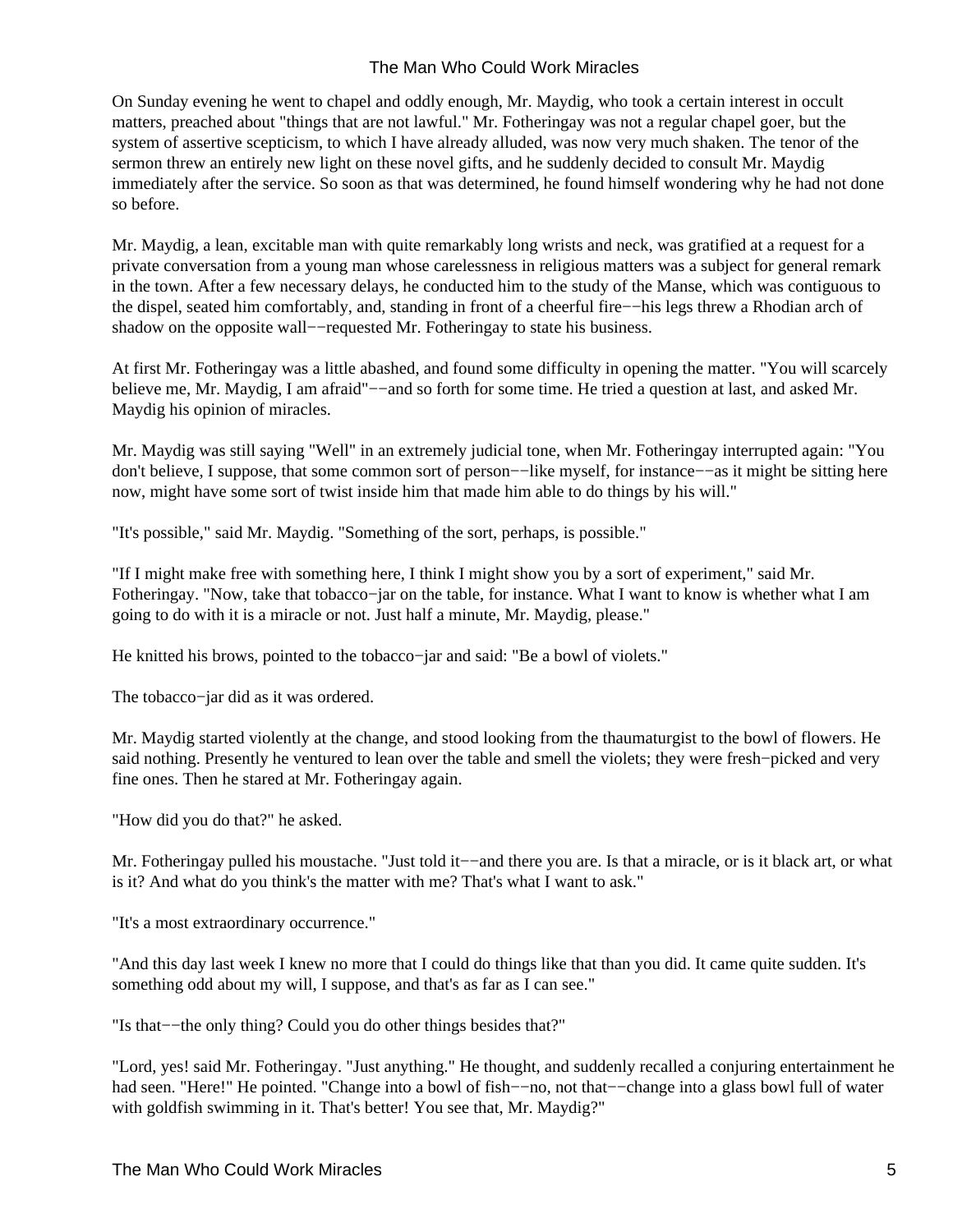"It's astonishing. It's incredible. You are either a most extraordinary . . . But no−−"

"I could change it into anything," said Mr. Fotheringay. "Just anything. Here! be a pigeon, will you?"

In another moment a blue pigeon was fluttering round the room and making Mr. Maydig duck every time it came near him. "Stop there, will you," said Mr. Fotheringay; and the pigeon hung motionless in the air. "I could change it back to a bowl of flowers," he said, and after replacing the pigeon on the table worked that miracle. "I expect you will want your pipe in a bit," he said, and restored the tobacco−jar.

Mr. Maydig had followed all these later changes in a sort of ejaculatory silence. He stared at Mr. Fotheringay and, in a very gingerly manner, picked up the tobacco−jar, examined it, replaced it on the table. "Well!" was the only expression of his feelings.

"Now, after that it's easier to explain what I came about," said Mr. Fotheringay; and proceeded to a lengthy and involved narrative of his strange experiences, beginning with the affair of the lamp in the Long Dragon and complicated by persistent allusions to Winch. As he went on, the transient pride Mr. Maydig's consternation had caused passed away; he became the very ordinary Mr. Fotheringay of everyday intercourse again. Mr. Maydig listened intently, the tobacco−jar in his hand, and his bearing changed also with the course of the narrative. Presently, while Mr. Fotheringay was dealing with the miracle of the third egg, the minister interrupted with a fluttering extended hand −−

"It is possible," he said. "It is credible. It is amazing, of course, but it reconciles a number of amazing difficulties. The power to work miracles is a gift—–a peculiar quality like genius or second sight—hitherto it has come very rarely and to exceptional people. But in this case . . . I have always wondered at the miracles of Mahomet, and at Yogi's miracles, and the miracles of Madame Blavatsky. But, of course! Yes, it is simply a gift! It carries out so beautifully the arguments of that great thinker"−−Mr. Maydig's voice sank−−"his Grace the Duke of Argyll. Here we plumb some profounder law—–deeper than the ordinary laws of nature. Yes—−yes. Go on. Go on!"

Mr. Fotheringay proceeded to tell of his misadventure with Winch, and Mr. Maydig, no longer overawed or scared, began to jerk his limbs about and interject astonishment. "It's this what troubled me most," proceeded Mr. Fotheringay; "it's this I'm most mijitly in want of advice for; of course he's at San Francisco−−wherever San Francisco may be−−but of course it's awkward for both of us, as you'll see, Mr. Maydig. I don't see how he can understand what has happened, and I daresay he's scared and exasperated something tremendous, and trying to get at me. I daresay he keeps on starting off to come here. I send him back, by a miracle, every few hours, when I think of it. And of course, that's a thing he won't be able to understand, and it's bound to annoy him; and, of course, if he takes a ticket every time it will cost him a lot of money. I done the best I could for him, but of course it's difficult for him to put himself in my place. I thought afterwards that his clothes might have got scorched, you know−−if Hades is all it's supposed to be−−before I shifted him. In that case I suppose they'd have locked him up in San Francisco. Of course I willed him a new suit of clothes on him directly I thought of it. But, you see, I'm already in a deuce of a tangle−−"

Mr. Maydig looked serious. "I see you are in a tangle. Yes, it's a difficult position. How you are to end it . . ." He became diffuse and inconclusive.

"However, we'll leave Winch for a little and discuss the larger question. I don't think this is a case of the black art or anything of the sort. I don't think there is any taint of criminality about it at all, Mr. Fotheringay−−none whatever, unless you are suppressing material facts. No, it's miracles−−pure miracles−−miracles, if I may say so, of the very highest class."

He began to pace the hearthrug and gesticulate, while Mr. Fotheringay sat with his arm on the table and his head on his arm, looking worried. "I don't see how I'm to manage about Winch," he said.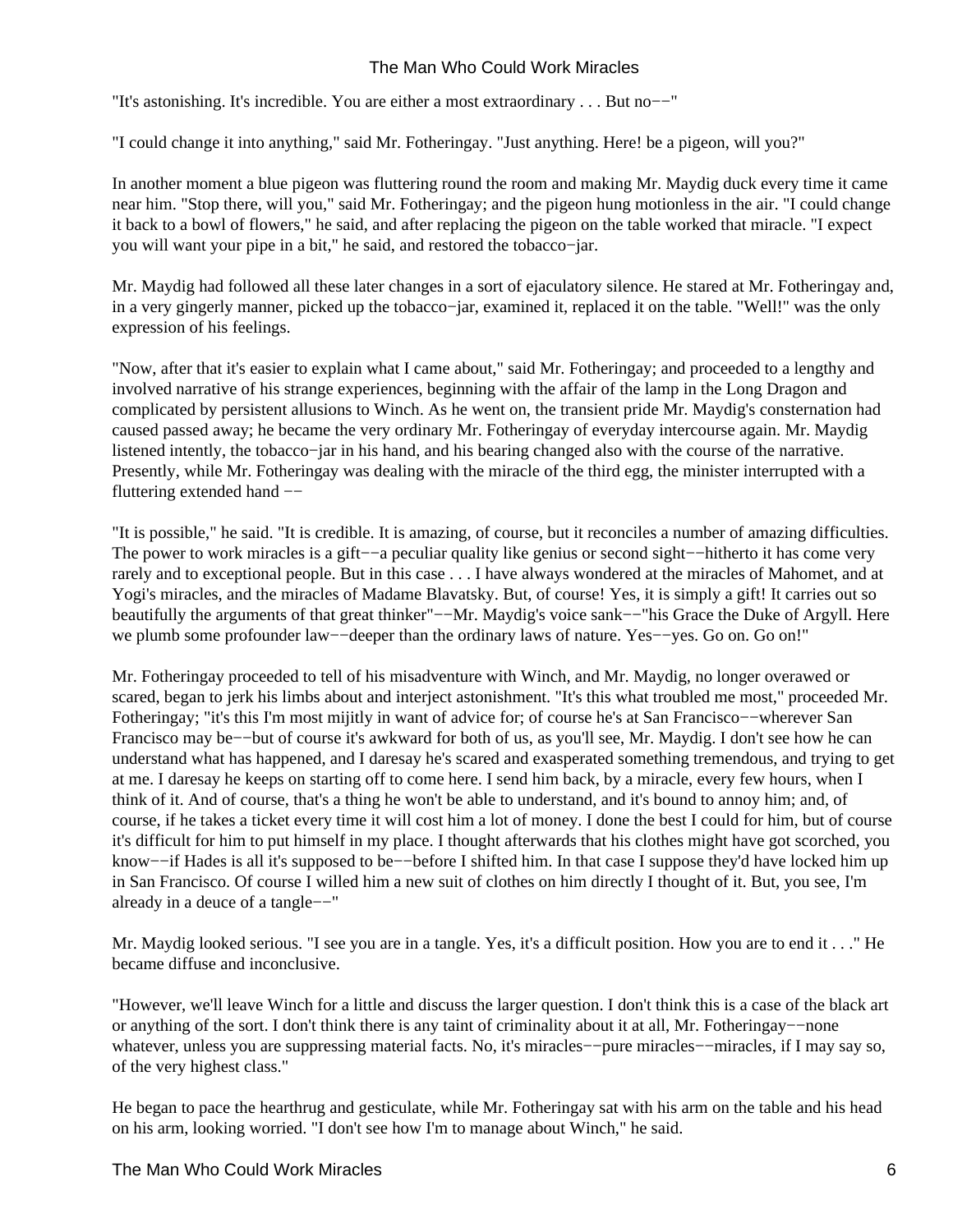"A gift of working miracles−−apparently a very powerful gift," said Mr. Maydig, "will find a way about Winch−−never fear. My dear Sir, you are a most important man−−a man of the most astonishing possibilities. As evidence, for example! And−−in other ways, the things you may do . . ."

"Yes, I've thought of a thing or two," said Mr. Fotheringay. "But−−some of the things came a bit twisty. You saw that fish at first? Wrong sort of bowl and wrong sort of fish. And I thought I'd ask someone."

"A proper course," said Mr. Maydig, "a very proper course−−altogether the proper course." He stopped and looked at Mr. Fotheringay. "It's practically an unlimited gift. Let us test your powers, for instance. If they really are . . . If they really are all they seem to be."

And so, incredible as it may seem, in the study of the little house behind the Congregational Chapel, on the evening of Sunday, Nov. 10, 1896, Mr. Fotheringay, egged on and inspired by Mr. Maydig, began to work miracles. The reader's attention is specially and definitely called to the date. He will object, probably has already objected, that certain points in this story are improbable, that if any things of the sort already described had indeed occurred, they would have been in all the papers a year ago. The details immediately following he will find particularly hard to accept, because among other things they involve the conclusion that he or she, the reader in question, must have been killed in a violent and unprecedented manner more than a year ago. Now a miracle is nothing if not improbable, and as a matter of fact the reader was killed in a violent and unprecedented manner a year ago. In the subsequent course of this story that will become perfectly clear and credible, as every right−minded and reasonable reader will admit. But this is not the place for the end of the story, being but little beyond the hither side of the middle. And at first the miracles worked by Mr. Fotheringay were timid little miracles−−little things with the cups and parlour fitments−−as feeble as the miracles of Theosophists, and, feeble as they were, they were received with awe by his collaborator. He would have preferred to settle the Winch business out of hand, but Mr. Maydig would not let him. But after they had worked a dozen of these domestic trivialities, their sense of power grew, their imagination began to show signs of stimulation, and their ambition enlarged. Their first larger enterprise was due to hunger and the negligence of Mrs. Minchin, Mr. Maydig's housekeeper. The meal to which the minister conducted Mr. Fotheringay was certainly ill−laid and uninviting as refreshment for two industrious miracle−workers; but they were seated, and Mr. Maydig was descanting in sorrow rather than in anger upon his housekeeper's shortcomings, before it occurred to Mr. Fotheringay that an opportunity lay before him. "Don't you think, Mr. Maydig," he said; "if it isn't a liberty, I−−"

"My dear Mr. Fotheringay! Of course! No−−I didn't think."

Mr. Fotheringay waved his hand. "What shall we have?" he said, in a large, inclusive spirit, and, at Mr. Maydig's order, revised the supper very thoroughly. "As for me," he said, eyeing Mr. Maydig's selection, "I am always particularly fond of a tankard of stout and a nice Welsh rarebit, and I'll order that. I ain't much given to Burgundy," and forthwith stout and Welsh rarebit promptly appeared at his command. They sat long at their supper, talking like equals, as Mr. Fotheringay presently perceived, with a glow of surprise and gratification, of all the miracles they would presently do. "And, by the bye, Mr. Maydig," said Mr. Fotheringay, "I might perhaps be able to help you−−in a domestic way."

"Don't quite follow," said Mr. Maydig pouring out a glass of miraculous old Burgundy.

Mr. Fotheringay helped himself to a second Welsh rarebit out of vacancy, and took a mouthful. "I was thinking," he said, "I might be able (chum, chum) to work (chum, chum) a miracle with Mrs. Minchin (chum, chum)−−make her a better woman."

Mr. Maydig put down the glass and looked doubtful. "She's-−She strongly objects to interference, you know, Mr. Fotheringay. And−−as a matter of fact−−it's well past eleven and she's probably in bed and asleep. Do you think, on the whole−−−−"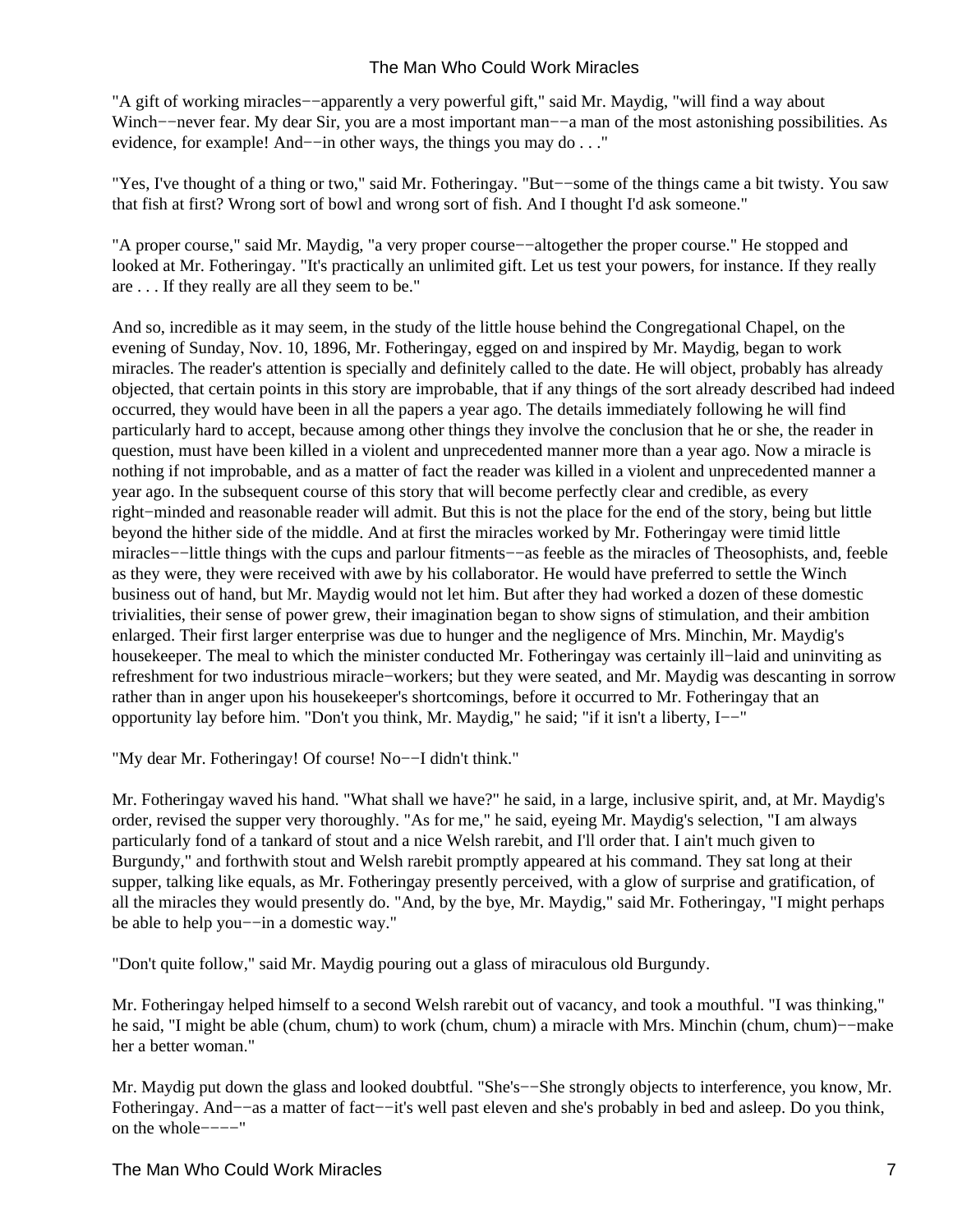Mr. Fotheringay considered these objections. "I don't see that it shouldn't be done in her sleep."

For a time Mr. Maydig opposed the idea, and then he yielded. Mr. Fotheringay issued his orders, and a little less at their ease, perhaps, the two gentlemen proceeded with their repast. Mr. Maydig was enlarging on the changes he might expect in his housekeeper next day, with an optimism that seemed even to Mr. Fotheringay's supper senses a little forced and hectic, when a series of confused noises from upstairs began. Their eyes exchanged interrogations, and Mr. Maydig left the room hastily. Mr. Fotheringay heard him calling up to his housekeeper and then his footsteps going softly up to her.

In a minute or so the minister returned, his step light, his face radiant. "Wonderful!" he said, "and touching! Most touching!"

He began pacing the hearthrug. "A repentance-−a most touching repentance--through the crack of the door. Poor woman! A most wonderful change! She had got up. She must have got up at once. She had got up out of her sleep to smash a private bottle of brandy in her box. And to confess it tool . . . But this gives us−−it opens−−a most amazing vista of possibilities. If we can work this miraculous change in her. . ."

"The thing's unlimited seemingly," said Mr. Fotheringay. "And about Mr. Winch−−−−"

"Altogether unlimited." And from the hearthrug Mr. Maydig, waving the Winch difficulty aside, unfolded a series of wonderful proposals−−proposals he invented as he went along.

Now what those proposals were does not concern the essentials of this story. Suffice it that they were designed in a spirit of infinite

#### −137−

benevolence, the sort of benevolence that used to be called post−prandial. Suffice it, too, that the problem of Winch remained unsolved. Nor is it necessary to describe how far that series got to its fulfilment. There were astonishing changes. The small hours found Mr. Maydig and Mr. Fotheringay careering across the chilly market−square under the still moon, in a sort of ecstasy of thaumaturgy, Mr. Maydig all flap and gesture, Mr. Fotheringay short and bristling, and no longer abashed at his greatness. They had reformed every drunkard in the Parliamentary division, changed all the beer and alcohol to water (Mr. Maydig had overruled Mr. Fotheringay on this point); they had, further, greatly improved the railway communication of the place, drained Flinder's swamp, improved the soil of One Tree Hill, and cured the Vicar's wart. And they were going to see what could be done with the injured pier at South Bridge. "The place," gasped Mr. Maydig, "won't be the same place to−morrow. How surprised and thankful everyone will be!" And just at that moment the church clock struck three.

"I say," said Mr. Fotheringay, "that's three o'clock! I must be getting back. I've got to be at business by eight. And besides, Mrs. Wimms−−"

"We're only beginning," said Mr. Maydig, full of the sweetness of unlimited power. "We're only beginning. Think of all the good we're doing. When people wake−−−−"

"But−−−−," said Mr. Fotheringay.

Mr. Maydig gripped his arm suddenly. His eyes were bright and wild. "My dear chap," he said, "there's no hurry. "Look"−−he pointed to the moon at the zenith−−"Joshua!"

"Joshua?" said Mr. Fotheringay.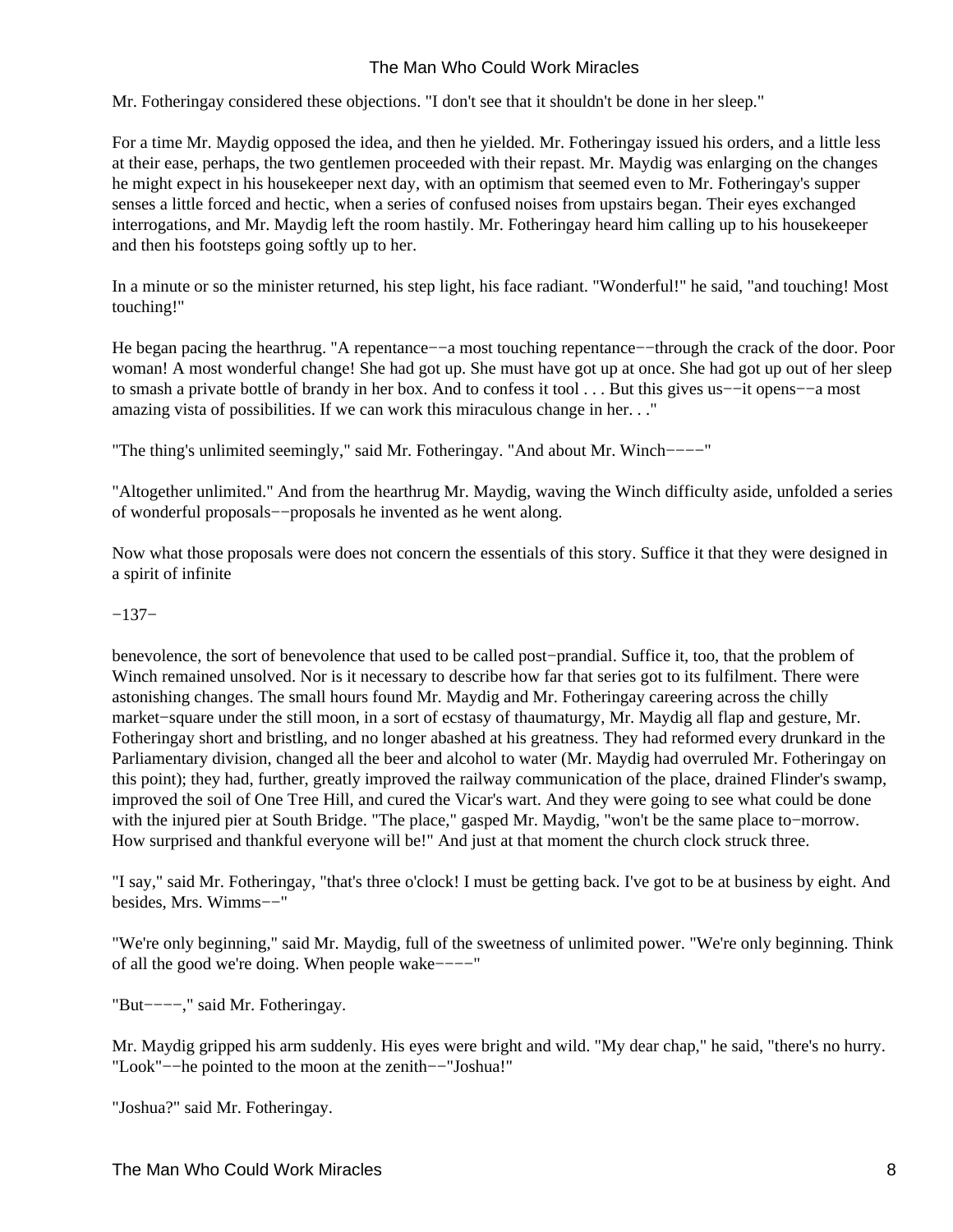"Joshua," said Mr. Maydig. "Why not? Stop it."

Mr. Fotheringay looked at the moon.

"That's a bit tall," he said after a pause.

"Why not?" said Mr. Maydig. "Of course it doesn't stop. You stop the rotation of the earth, you know. Time stops. It isn't as if we were doing harm."

"H'm!" said Mr. Fotheringay. "Well." He sighed. "I'll try. Here−−"

He buttoned up his jacket and addressed himself to the habitable globe, with as good an assumption of confidence as lay in his power. "Jest stop rotating, will you," said Mr. Fotheringay.

Incontinently he was flying head over heels through the air at the rate of dozens of miles a minute. In spite of the innumerable circles he was describing per second, he thought; for thought is wonderful−−sometimes as sluggish as flowing pitch, sometimes as instantaneous as light. He thought in a second, and willed. "Let me come down safe and sound. Whatever else happens, let me down safe and sound."

He willed it only just in time, for his clothes, heated by his rapid flight through the air, were already beginning to singe. He came down with a forcible, but by no means injurious bump in what appeared to be a mound of fresh−turned earth. A large mass of metal and masonry, extraordinarily like the clock−tower in the middle of the market−square, hit the earth near him, ricochetted over him, and flew into stonework, bricks, and masonry, like a bursting bomb. A hurtling cow hit one of the larger blocks and smashed like an egg. There was a crash that made all the most violent crashes of his past life seem like the sound of falling dust, and this was followed by a descending series of lesser crashes. A vast wind roared throughout earth and heaven' so that he could scarcely lift his head to look. For a while he was too breathless and astonished even to see where he was or what had happened. And his first movement was to feel his head and reassure himself that his streaming hair was still his own.

"Lord!" gasped Mr. Fotheringay, scarce able to speak for the gale, "I've had a squeak! What's gone wrong? Storms and thunder. And only a minute ago a fine night. It's Maydig set me on to this sort of thing. What a wind! If I go on fooling in this way I'm bound to have a thundering accident! . . .

"Where's Maydig?

"What a confounded mess everything's in!"

He looked about him so far as his flapping jacket would permit. The appearance of things was really extremely strange. "The sky's all right anyhow," said Mr. Fotheringay. "And that's about all that is all right. And even there it looks like a terrific gale coming up. But there's the moon overhead. just as it was just now. Bright as midday. But as for the rest−−Where's the village? Where's−−where's anything? And what on earth set this wind a−blowing? I didn't order no wind."

Mr. Fotheringay struggled to get to his feet in vain, and after one failure, remained on all fours, holding on. He surveyed the moonlit world to leeward, with the tails of his jacket streaming over his head. "There's something seriously wrong," said Mr. Fotheringay. "And what it is−−goodness knows."

Far and wide nothing was visible in the white glare through the haze of dust that drove before a screaming gale but tumbled masses of earth and heaps of inchoate ruins, no trees, no houses, no familiar shapes, only a wilderness of disorder vanishing at last into the darkness beneath the whirling columns and streamers, the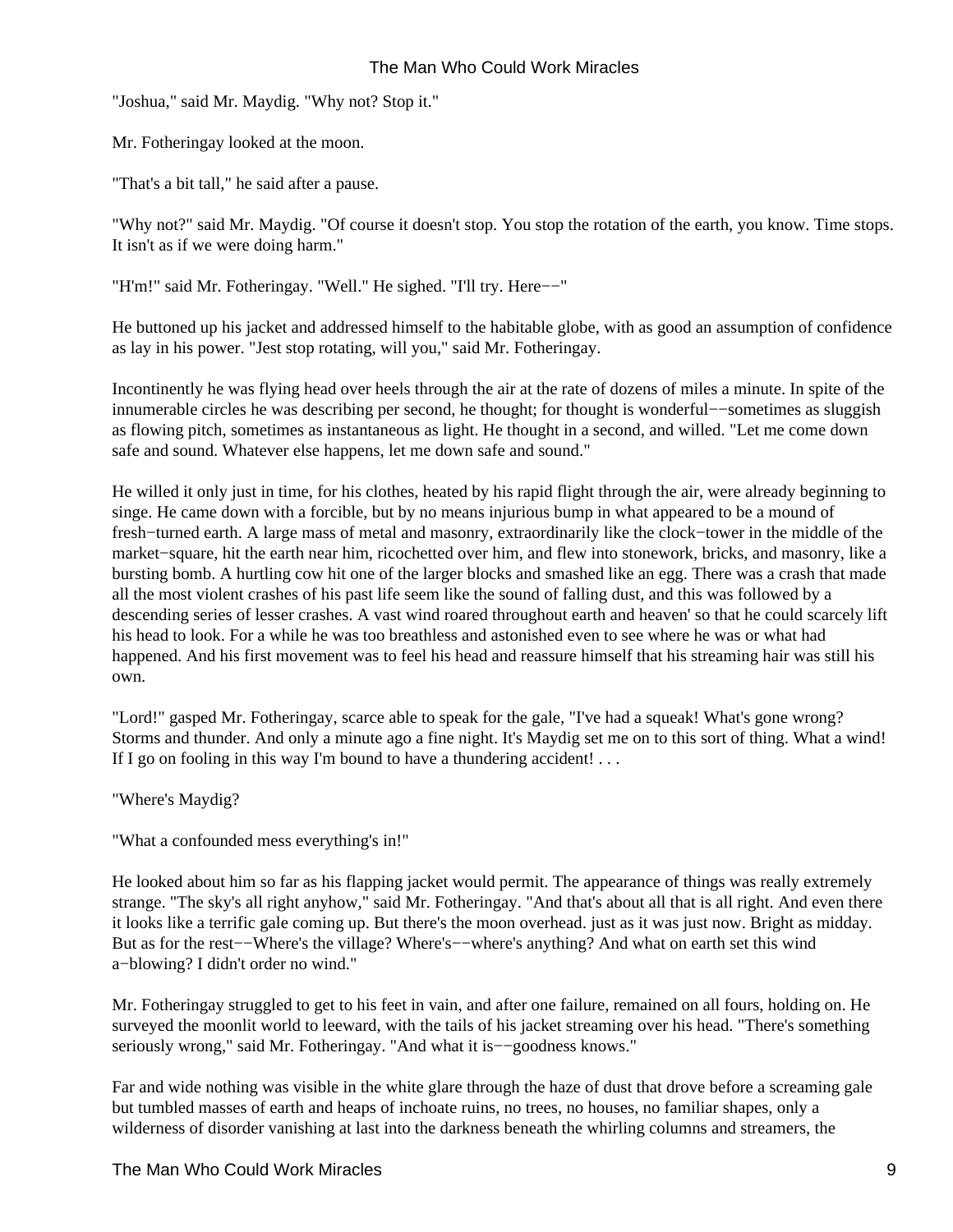lightnings and thunderings of a swiftly rising storm. Near him in the livid glare was something that might once have been an elm−tree, a smashed mass of splinters, shivered from boughs to base, and further a twisted mass of iron girders−−only too evidently the viaduct−−rose out of the piled confusion.

You see when Mr. Fotheringay had arrested the rotation of the solid globe, he had made no stipulation concerning the trifling movables upon its surface. And the earth spins so fast that the surface at its equator is travelling at rather more than a thousand miles an hour, and in these latitudes at more than half that pace. So that the village, and Mr. Maydig, and Mr. Fotheringay, and everybody and everything had been jerked violently forward at about nine miles per second−−that is to say, much more violently than if they had been fired out of a cannon. And every human being, every living creature, every house, and every tree−−all the world as we know it−−had been so jerked and smashed and utterly destroyed. That was all.

These things Mr. Fotheringay did not, of course, fully appreciate. But he perceived that his miracle had miscarried, and with that a great disgust of miracles came upon him. He was in darkness now, for the clouds had swept together and blotted out his momentary glimpse of the moon, and the air was full of fitful struggling tortured wraiths of hail. A great roaring of wind and waters filled earth and sky, and, peering under his hand through the dust and sleet to windward, he saw by the play of the lightnings a vast wall of water pouring towards him.

"Maydig!" screamed Mr. Fotheringay's feeble voice amid the elemental uproar. "Here!−−Maydig!"

"Stop!" cried Mr. Fotheringay to the advancing water. "Oh, for goodness' sake, stop!"

"Just a moment," said Mr. Fotheringay to the lightnings and thunder. "Stop jest a moment while I collect my thoughts. . . . And now what shall I do?" he said. "What shall I do? Lord! I wish Maydig was about."

"I know," said Mr. Fotheringay. "And for goodness' sake let's have it right this time."

He remained on all fours, leaning against the wind, very intent to have everything right.

"Ah!" he said. "Let nothing what I'm going to order happen until I say 'Off!' . . . Lord! I wish I'd thought of that before!"

He lifted his little voice against the whirlwind, shouting louder and louder in the vain desire to hear himself speak. "Now then!−−here goes! Mind about that what I said just now. In the first place, when all I've got to say is done, let me lose my miraculous power, let my will become just like anybody else's will, and all these dangerous miracles be stopped. I don't like them. I'd rather I didn't work 'em. Ever so much. That's the first thing. And the second is—−let me be back just before the miracles begin; let everything be just as it was before that blessed lamp turned up. It's a big job, but it's the last. Have you got it? No more miracles, everything as it was−−me back in the Long Dragon just before I drank my half−pint. That's it! Yes."

He dug his fingers into the mould, closed his eyes, and said "Off!"

Everything became perfectly still. He perceived that he was standing erect.

"So you say," said a voice.

He opened his eyes. He was in the bar of the Long Dragon, arguing about miracles with Toddy Beamish. He had a vague sense of some great thing forgotten that instantaneously passed. You see, except for the loss of his miraculous powers, everything was back as it had been; his mind and memory therefore were now just as they had been at the time when this story began. So that he knew absolutely nothing of all that is told here, knows nothing